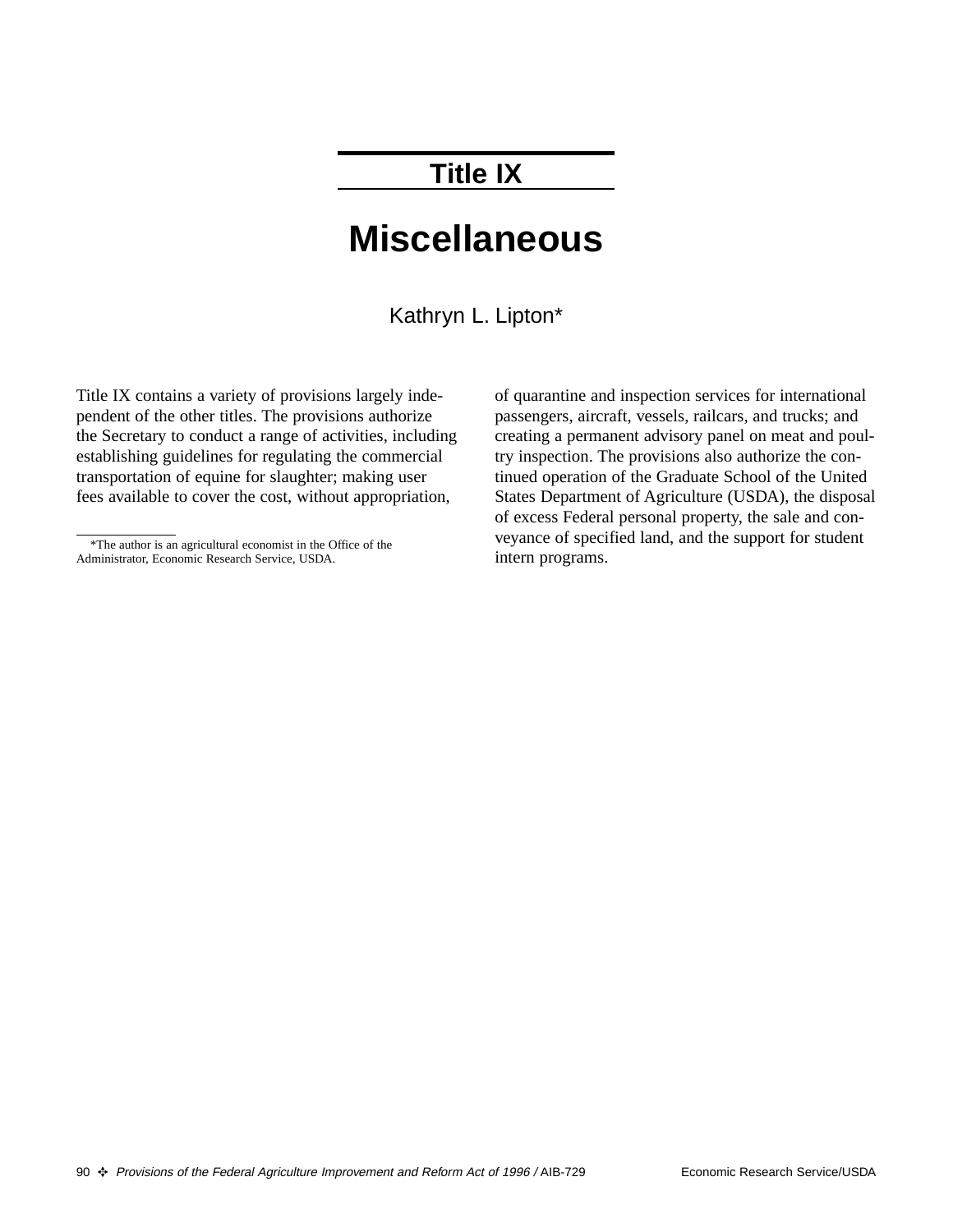### **Subtitle A**

# **Commercial Transportation of Equine for Slaughter**

Subject to the availability of appropriations, the Secretary is authorized to issue guidelines for regulating the commercial transportation of equine to slaughter, including food, water, rest, segregation of stallions, and other appropriate issues to ensure the safe and humane treatment. These guidelines apply only to persons who regularly are engaged in the commercial transport of equine for slaughter within the United States.

The Secretary is authorized to conduct any investigations and inspections considered necessary to establish and enforce the regulations. The Secretary also may establish recordkeeping and reporting requirements considered necessary to assure compliance and establish and enforce appropriate civil penalties.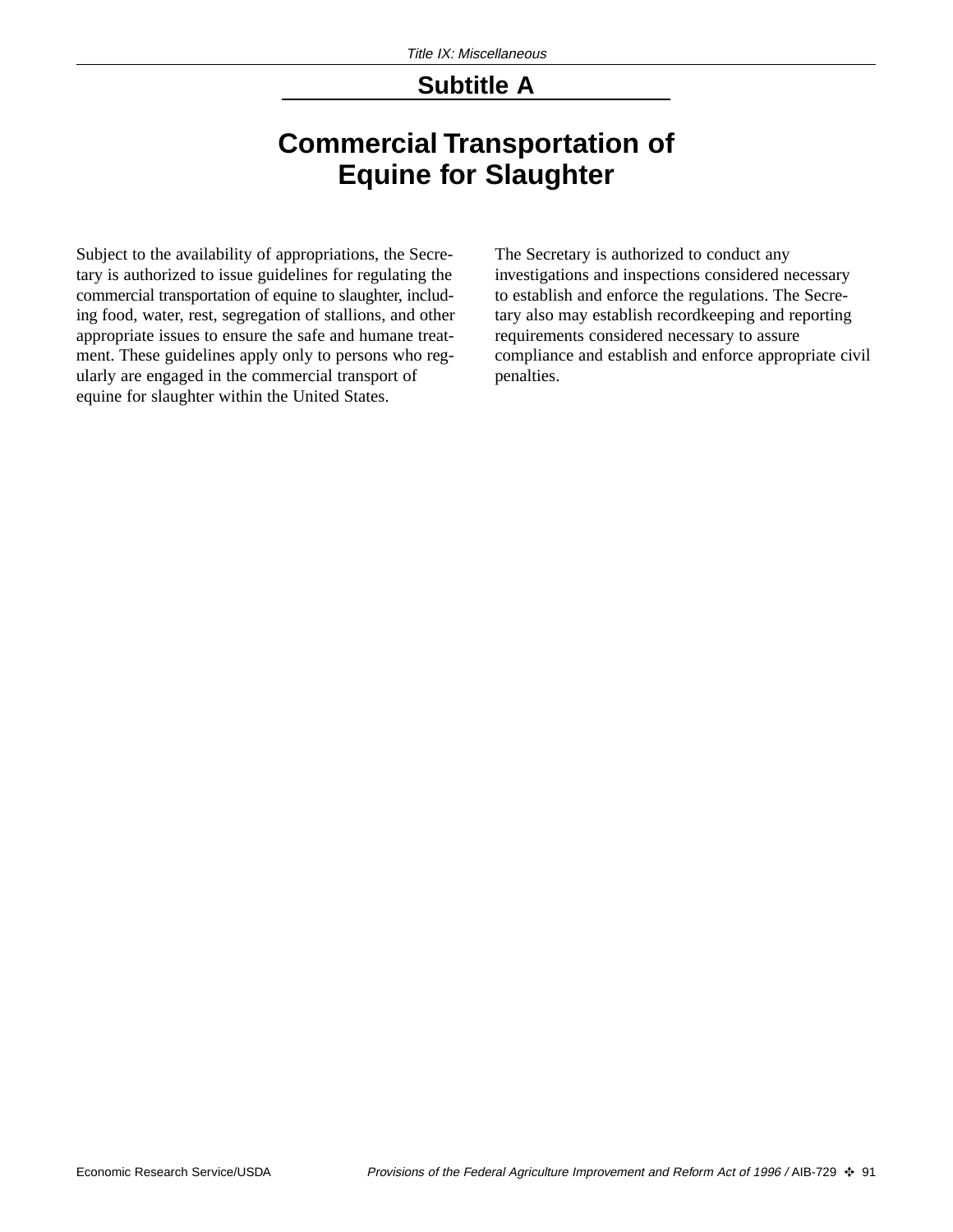# **Subtitle B**

# **General Provisions**

#### **Interstate Quarantine**

The Secretary is directed to consider enhancing passenger movement and commerce on and between islands when the Secretary determines that it is necessary to quarantine a State entirely comprised of islands. This provision was included in order to reduce the economic impact of any State-wide agricultural quarantines imposed to protect farm production in the mainland United States.

### **Cotton Classification Services**

The USDA's cotton classification services are extended through 2002. The Secretary is also required to maintain all classing offices located in Missouri on January 1, 1996, until at least January 1, 1999.

#### **Plant Variety Protection to Certain Tuber-propagated Varieties**

The Plant Variety Protection Act (PVPA) is amended to allow developers of varieties of potatoes that have been marketed for more than 4 years in another country to apply for and receive protection in the United States. The PVPA provides patent-like protection for developers of new plant varieties in order to encourage investment in basic research and product development.

Application for potato varieties may occur for up to 1 year after enactment of the Federal Agriculture and Improvement Act of 1996. Protection would be limited to a total of 20 years, including the time protected in another country.

#### **Swine Health Protection**

The Secretary is authorized, upon request of the Governor or other appropriate official of a State, to immediately terminate the State's primary enforcement responsibility under the Swine Health Protection Act,

which provides authority to regulate the feeding of garbage to swine to prevent the transmission of animal diseases. This provision would allow for transfer of responsibility to USDA's Animal and Plant Health Inspection Service without a 90-day waiting period if a State cannot continue for reasons other than failure to meet the enforcement requirements established by the Swine Health Protection Act. The State would still be responsible for providing some level of support to the program.

The Swine Health Protection Act currently authorizes States to have primary enforcement responsibility, and many States exercise that authority. If the USDA's Animal and Plant Health Inspection Service determines that a State is not effectively carrying out enforcement, the State has 90 days under the law to bring its program back into compliance. If the State has not done so by the end of the 90-day period, the Secretary can assume primary enforcement responsibility. A State may reassume primary enforcement responsibility when the Secretary determines that the State meets the established eligibility requirements. The new provisions expand the conditions under which the Federal Government can assume primary enforcement responsibility.

The requirement that an advisory committee be appointed to evaluate State programs regulating the treatment of garbage to be fed to swine is deleted.

#### **Designation of Mount Pleasant National Scenic Area**

The name of the George Washington National Forest Mount Pleasant Scenic Area is changed to the Mount Pleasant National Scenic Area.

#### **Pseudorabies Eradication Program**

The Pseudorabies Eradication Program for swine established by the Food, Agriculture, Conservation, and Trade Act of 1990 is extended through 2002.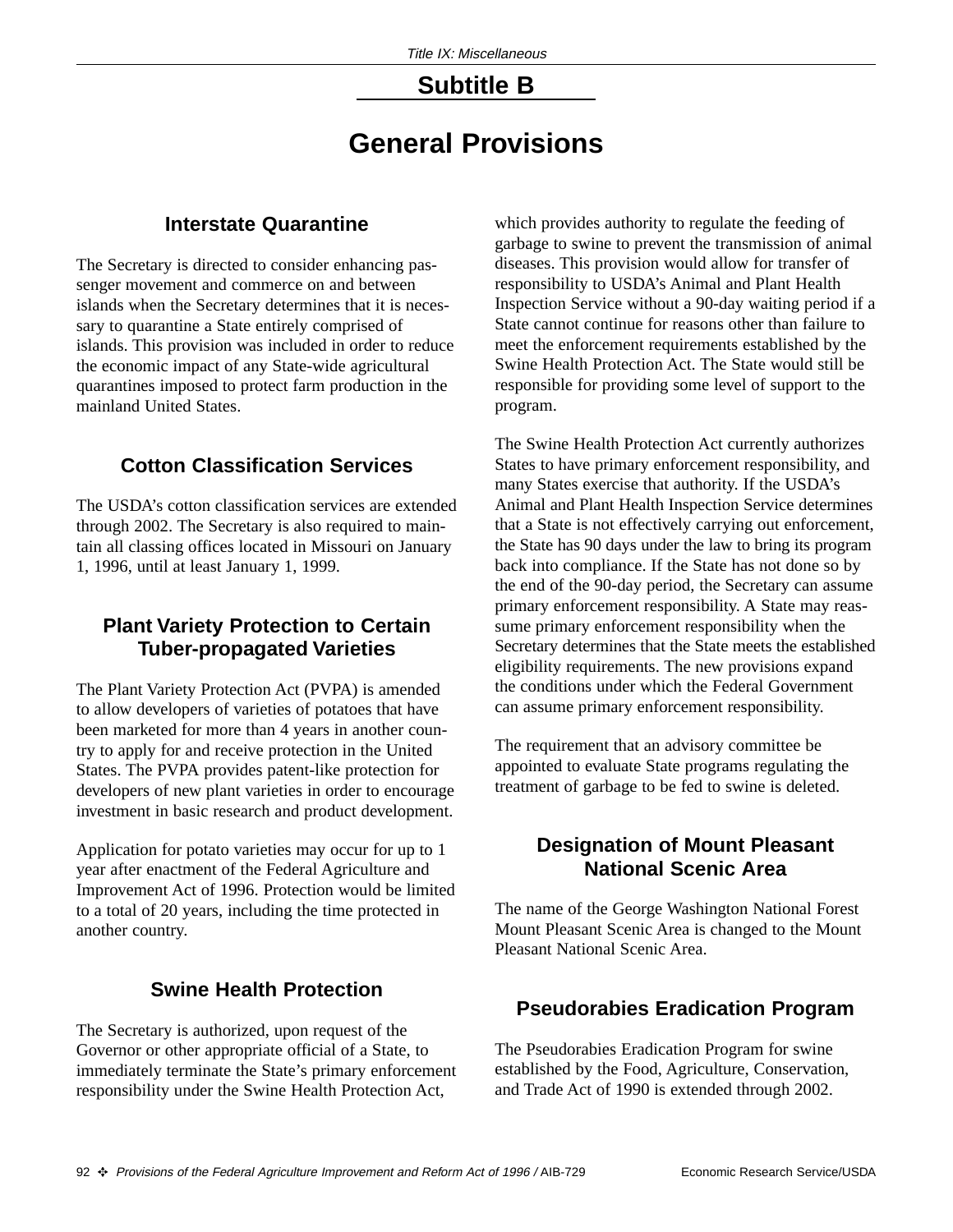#### **Agricultural Quarantine and Inspection**

Under previous law, the Secretary prescribes and collects fees from operators or owners of vessels or aircraft to cover the cost of providing agricultural quarantine and inspection services in connection with the arrival of international passengers, commercial vessel, aircraft, or trucks, or railroad cars. The Secretary must ensure that the amount of the fees is commensurate with the costs of agricultural quarantine and inspection services. The Secretary is also authorized to collect late payment penalties and the associated interest charges.

The 1996 Act requires appropriation from the "Agricultural Quarantine Inspection User Fee Account" of up to \$100 million for each of fiscal years 1996 through 2002 to cover the costs of quarantine and inspection services. In addition, funds collected by the Animal and Plant Health Inspection Service in excess of \$100 million will be available to the Secretary to cover the cost of providing quarantine and inspection services, without further appropriations. The funds will be available until expended.

After September 30, 2002, all funds collected for agricultural quarantine and inspection services will be available without appropriation until expended. In addition, the number of full-time equivalent (FTE) positions in the Department of Agriculture associated with agricultural quarantine and inspection services and administration of those services will not be counted toward the limit on FTE positions specified under the Federal Workforce Restructuring Act.

### **Meat And Poultry Inspection**

A permanent advisory panel, known as the "Safe Meat and Poultry Inspection Panel," must be established in the Department of Agriculture to review and evaluate inspection policies and procedures and any proposed changes to them. The panel will be composed of seven members, with at least five of those members from the food science, meat science, or poultry science professions. The Secretary will appoint panel members from nominations received from the National Institutes of Health and the Federation of American Societies of

Food Animal Science. Terms will be staggered and cannot exceed 3 years.

The panel must submit to the Secretary reports on the results of each review and evaluation, including any recommendations the panel considers appropriate. Each report will be published in the *Federal Register*. The Secretary must publish any required response in the *Federal Register* within 90 days.

The Secretary is required to submit to Congress within 90 days of enactment of the Federal Agricultural Improvement and Reform Act of 1996, recommendations on the steps necessary to achieve interstate shipment of meat and poultry products inspected under State inspection programs developed and administered under Federal law. Meat and poultry products inspected under State inspection systems currently are prohibited from moving in interstate commerce.

#### **Reimbursable Agreements**

The Secretary is authorized to enter into reimbursable fee agreements for the pre-clearance of imported plants, plant products, animals, and articles at locations outside the United States. Pre-clearance in the country of origin benefits the importer by reducing problems at the port of entry. It also reduces the risk of the entry of commodities containing pests and disease into the United States.

Persons for whom pre-clearance is performed may be required to reimburse the Secretary for the cost of those services. Funds collected for pre-clearance will be credited to accounts established by the Secretary that incur the costs and remain available for pre-clearance activities until expended. The Secretary is authorized to pay overtime, night, and holiday rates to employees performing pre-clearance services.

### **Overseas Tort Claims**

The Secretary is authorized to pay tort claims when claims arise outside the United States in connection with activities of individuals performing services for the Secretary. A claim must be presented to the Secretary within 2 years after the claim accrues. An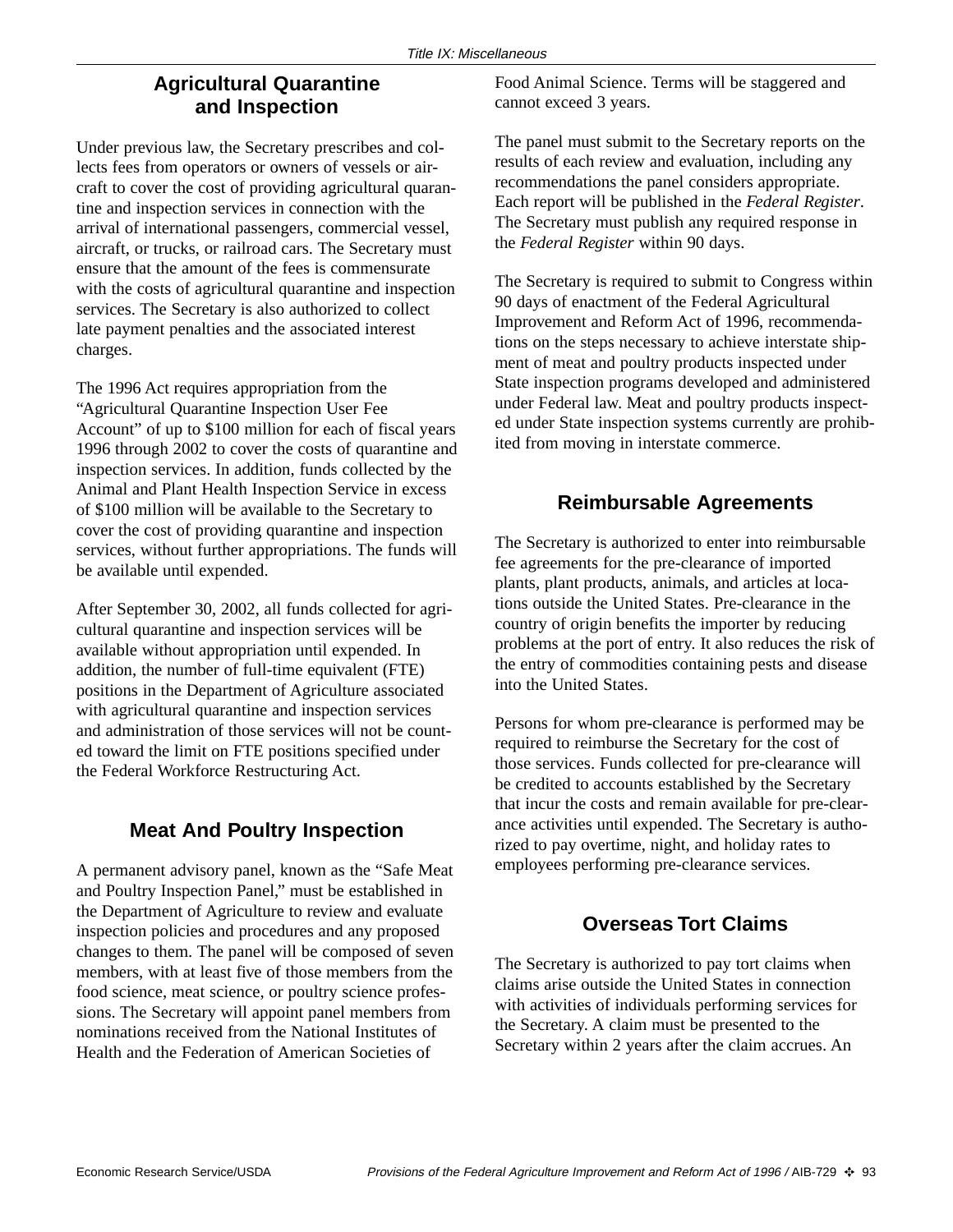award or denial of a claim by the Secretary under this authority is final and not subject to judicial review of any kind.

#### **Graduate School of the U.S. Department of Agriculture**

The Graduate School will continue to operate as an instrumentality of the USDA that is not financed with appropriated funds. Operational expenses will continue to be financed by program fees. The Graduate School may charge reasonable fees for its activities based upon the cost of providing the service and may retain those fees rather than depositing them in the United States Treasury.

The Graduate School is authorized to continue to develop, administer, and provide education, training, and professional development activities for Federal agencies, employees, nonprofit organizations, other entities, and members of the public.

The General Administration Board appointed by the Secretary will govern the activities of the Graduate School in accordance with the Secretary's regulations. The Board will be responsible for determining the policies by which the school is administered and for.taking steps necessary, including the selection of a Director and other officers, to assure that the policies are carried out.

The Graduate School is authorized to accept gifts of money and property for the benefit of the school. However, gifts from parties with a business relationship to the school are prohibited.

#### **Student Internship Programs**

The Secretary may pay for transportation, subsistence, and lodging expenses of student interns out of appropriated funds or user fee funds. Student interns are defined as employees who assist scientific, professional, administrative, or technical employees of the Department and who are bona fide students of accredited colleges or universities pursuing courses related to the field in which the person is employed by the Department.

The Secretary also may enter into annual cooperative agreements with one or more associations of institutions of higher education to provide for USDA participation in internship programs for graduate and undergraduate students. These internship programs will provide work assignments for students within the Department and other activities deemed appropriate by the associations and the Secretary.

The cooperating association will coordinate the program, including recruitment of students, travel arrangements to Washington, DC, and other agency field offices, and housing arrangements. Final selection of students will be made by the Secretary from a pool of candidates provided by the cooperating association.

#### **Excess Federal Personal Property**

The Secretary of Agriculture is authorized to convey title to excess Federal personal property to any 1994 Institution (defined in the Equity in Education Land-Grant Status Act of 1994 (P.L. 103-382; 7 U.S.C. 301 note)), any Hispanic-Serving Institution (defined under the Higher Education Act of 1965 (20 U.S.C. 1059c(b))), or 1890 institutions (any college or university eligible to receive funds under the Act of August 30, 1890 (7 U.S.C. 321 et seq.)), including Tuskegee University. The property may be provided to eligible institutions with or without monetary compensation for such purposes as determined by the Secretary.

The Secretary may also acquire from, exchange with, or dispose of personal property to other Federal agencies or departments without monetary compensation.

#### **Conveyance of Land**

Land is conveyed to the Board of Trustees of the University of Arkansas to be used in the White Oak Cemetery. The land would revert to the United States if not used as a cemetery. The 1996 Act removes a stipulation that the land be used for public purposes or revert to the United States. The approximately 2.2 acres was conveyed to the Board of Trustees of the University of Arkansas on November 18, 1953.